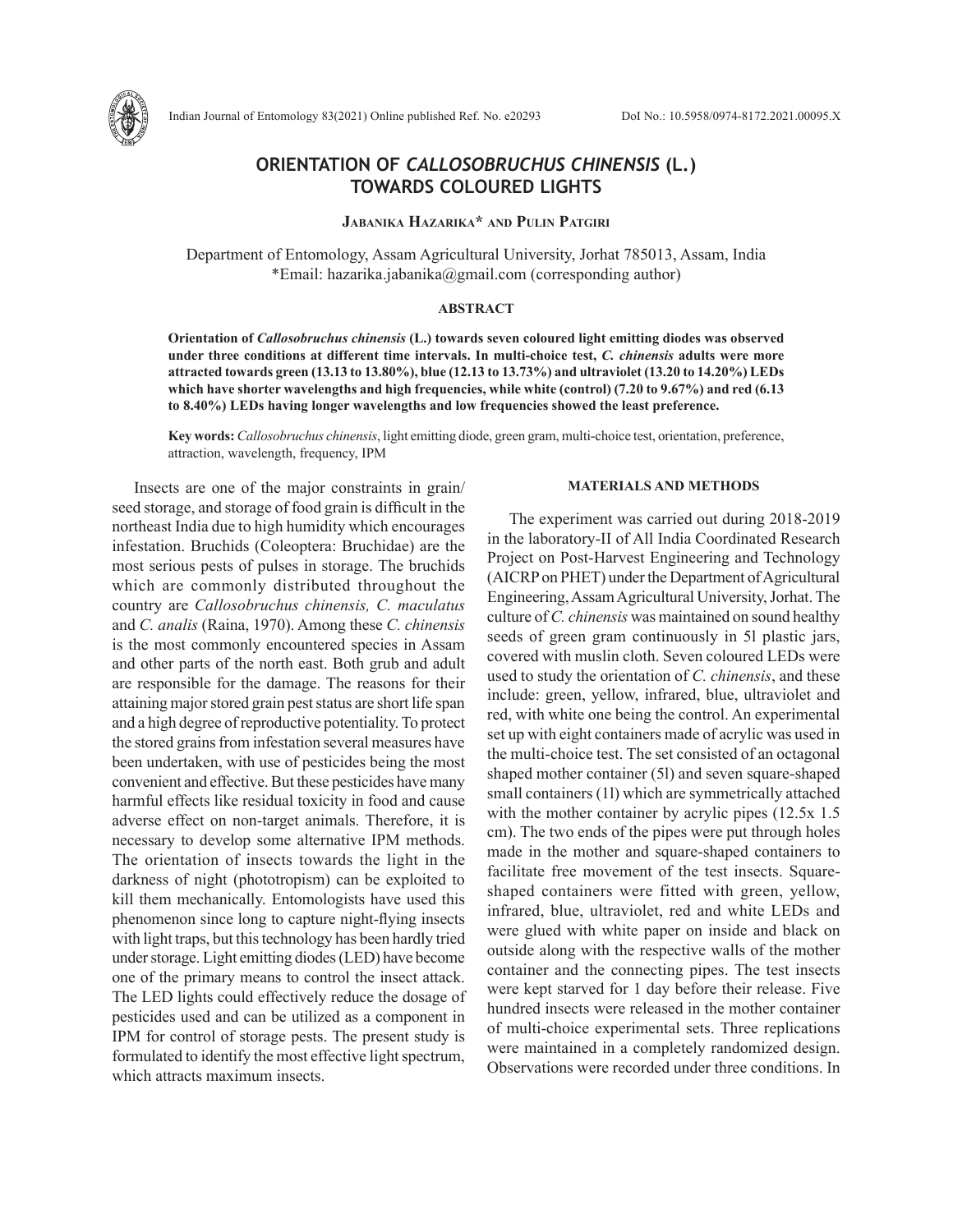| Treatments                                                |                   |                                                                                               |                                                                                               |                                                                                                                                                                                                                                                                                                     |                                                                                                                                                                                                                                                                                             | % oriented to different coloured LEDs                                                                                                                                                                                                                                                             |                                                                                                                                                                                                                                                                                                                             |                                                                                                                                                                                                                                               |                                                                                                                                                                                                                                                                                                                     |                                                                                                                       |                                                                                                                                                    |                                                                                                                                                                                                                                                                                              |
|-----------------------------------------------------------|-------------------|-----------------------------------------------------------------------------------------------|-----------------------------------------------------------------------------------------------|-----------------------------------------------------------------------------------------------------------------------------------------------------------------------------------------------------------------------------------------------------------------------------------------------------|---------------------------------------------------------------------------------------------------------------------------------------------------------------------------------------------------------------------------------------------------------------------------------------------|---------------------------------------------------------------------------------------------------------------------------------------------------------------------------------------------------------------------------------------------------------------------------------------------------|-----------------------------------------------------------------------------------------------------------------------------------------------------------------------------------------------------------------------------------------------------------------------------------------------------------------------------|-----------------------------------------------------------------------------------------------------------------------------------------------------------------------------------------------------------------------------------------------|---------------------------------------------------------------------------------------------------------------------------------------------------------------------------------------------------------------------------------------------------------------------------------------------------------------------|-----------------------------------------------------------------------------------------------------------------------|----------------------------------------------------------------------------------------------------------------------------------------------------|----------------------------------------------------------------------------------------------------------------------------------------------------------------------------------------------------------------------------------------------------------------------------------------------|
|                                                           |                   | Food only in square-shaped                                                                    |                                                                                               | containers                                                                                                                                                                                                                                                                                          |                                                                                                                                                                                                                                                                                             | Food only in mother container                                                                                                                                                                                                                                                                     |                                                                                                                                                                                                                                                                                                                             |                                                                                                                                                                                                                                               |                                                                                                                                                                                                                                                                                                                     | shaped containers                                                                                                     | Food both in mother container and square-                                                                                                          |                                                                                                                                                                                                                                                                                              |
|                                                           | 1 HAR             | 3 HAR                                                                                         | 6 HAF                                                                                         | 24 HAR                                                                                                                                                                                                                                                                                              | 1 HAR                                                                                                                                                                                                                                                                                       | 3 HAR                                                                                                                                                                                                                                                                                             | 5 HAR                                                                                                                                                                                                                                                                                                                       | 24 HAR                                                                                                                                                                                                                                        | <b>LHAR</b>                                                                                                                                                                                                                                                                                                         | 3 HAR                                                                                                                 | 5 HAR                                                                                                                                              | 24 HAR                                                                                                                                                                                                                                                                                       |
| Green                                                     | 13.67             | 13.80                                                                                         | 13.33                                                                                         |                                                                                                                                                                                                                                                                                                     |                                                                                                                                                                                                                                                                                             | 11.67                                                                                                                                                                                                                                                                                             | 11.33                                                                                                                                                                                                                                                                                                                       | 11.73                                                                                                                                                                                                                                         | 12.20                                                                                                                                                                                                                                                                                                               | $\frac{1}{12.60}$                                                                                                     | $\frac{1}{2.40}$                                                                                                                                   | 12.06                                                                                                                                                                                                                                                                                        |
|                                                           | (21.68)           | (61.79)                                                                                       | (21.40)                                                                                       |                                                                                                                                                                                                                                                                                                     |                                                                                                                                                                                                                                                                                             |                                                                                                                                                                                                                                                                                                   |                                                                                                                                                                                                                                                                                                                             |                                                                                                                                                                                                                                               |                                                                                                                                                                                                                                                                                                                     |                                                                                                                       | $(50.60)$<br>8.80                                                                                                                                  |                                                                                                                                                                                                                                                                                              |
| Yellow                                                    | 10.27             | 11.33                                                                                         | 11.47                                                                                         |                                                                                                                                                                                                                                                                                                     |                                                                                                                                                                                                                                                                                             |                                                                                                                                                                                                                                                                                                   | $\frac{19.66}{8.60}$                                                                                                                                                                                                                                                                                                        |                                                                                                                                                                                                                                               |                                                                                                                                                                                                                                                                                                                     |                                                                                                                       |                                                                                                                                                    |                                                                                                                                                                                                                                                                                              |
|                                                           | 18.68)            | 19.66)<br>12.67                                                                               | 19.78)<br>12.93                                                                               | $\begin{array}{l} 13.13 \\ 13.12 \\ 10.80 \\ 10.80 \\ 11.91 \\ 13.19 \\ 15.19 \\ 19.19 \\ 13.19 \\ 14.10 \\ 15.10 \\ 16.10 \\ 17.14 \\ 18.20 \\ 19.14 \\ 19.14 \\ 19.15 \\ 13.20 \\ 15.31 \\ 16.32 \\ 17.43 \\ 18.31 \\ 19.42 \\ 19.43 \\ 10.53 \\ 10.53 \\ 11.58 \\ 12.58 \\ 13.58 \\ 14.58 \\ 15$ | 9.47<br>17.87<br>17.89<br>18.99<br>18.99<br>17.29<br>18.87<br>17.29<br>20.17<br>20.37<br>17.29<br>20.17<br>20.37<br>20.37<br>20.37<br>20.37<br>20.37<br>20.37<br>20.37<br>20.37<br>20.37<br>20.37<br>20.37<br>20.37<br>20.37<br>20.38<br>20.38<br>20.38<br>20.38<br>20.38<br>20.38<br>20.38 | $\begin{array}{c} \n 9.9000 \\ \n 9.71000 \\ \n 1.11100 \\ \n 1.11100 \\ \n 1.11100 \\ \n 1.11100 \\ \n 1.11100 \\ \n 1.11100 \\ \n 1.11100 \\ \n 1.11100 \\ \n 1.11100 \\ \n 1.11100 \\ \n 1.11100 \\ \n 1.11100 \\ \n 1.11100 \\ \n 1.11100 \\ \n 1.11100 \\ \n 1.11100 \\ \n 1.11100 \\ \n 1.$ |                                                                                                                                                                                                                                                                                                                             | $(20.02)$<br>$(3.84)$<br>$(1.84)$<br>$(1.85)$<br>$(1.85)$<br>$(1.85)$<br>$(1.85)$<br>$(1.85)$<br>$(1.85)$<br>$(1.85)$<br>$(1.85)$<br>$(1.85)$<br>$(1.85)$<br>$(1.85)$<br>$(1.85)$<br>$(1.85)$<br>$(1.85)$<br>$(1.85)$<br>$(1.85)$<br>$(1.85)$ | $\begin{array}{l} \n 20.43 \\ \n 8.93 \\ \n 8.93 \\ \n 17.38 \\ \n 10.67 \\ \n 12.93 \\ \n 12.93 \\ \n 12.93 \\ \n 12.93 \\ \n 13.49 \\ \n 14.7 \\ \n 13.49 \\ \n 14.7 \\ \n 14.7 \\ \n 14.7 \\ \n 15.7 \\ \n 16.9 \\ \n 17.8 \\ \n 19.49 \\ \n 10.49 \\ \n 11.3 \\ \n 12.9 \\ \n 13.49 \\ \n 14.7 \\ \n 15.7 \\ \$ | 70.77<br>9.13<br>9.13,86<br>10.47<br>11.42<br>14.20.13<br>11.47<br>11.47<br>11.47<br>11.47<br>11.47<br>11.47<br>11.47 |                                                                                                                                                    | $\begin{array}{l} (20.32)\\ (20.33)\\ (17.78)\\ (17.78)\\ (20.81)\\ (20.79)\\ (20.79)\\ (20.79)\\ (20.79)\\ (20.79)\\ (20.79)\\ (20.79)\\ (20.79)\\ (20.79)\\ (20.79)\\ (20.79)\\ (20.79)\\ (20.79)\\ (20.79)\\ (20.79)\\ (20.79)\\ (20.79)\\ (20.79)\\ (20.79)\\ (20.79)\\ (20.79)\\ (20.7$ |
| Infrared                                                  | 12.20             |                                                                                               |                                                                                               |                                                                                                                                                                                                                                                                                                     |                                                                                                                                                                                                                                                                                             |                                                                                                                                                                                                                                                                                                   |                                                                                                                                                                                                                                                                                                                             |                                                                                                                                                                                                                                               |                                                                                                                                                                                                                                                                                                                     |                                                                                                                       |                                                                                                                                                    |                                                                                                                                                                                                                                                                                              |
|                                                           |                   |                                                                                               |                                                                                               |                                                                                                                                                                                                                                                                                                     |                                                                                                                                                                                                                                                                                             |                                                                                                                                                                                                                                                                                                   |                                                                                                                                                                                                                                                                                                                             |                                                                                                                                                                                                                                               |                                                                                                                                                                                                                                                                                                                     |                                                                                                                       |                                                                                                                                                    |                                                                                                                                                                                                                                                                                              |
| Blue                                                      | $(20.43)$<br>8.13 |                                                                                               |                                                                                               |                                                                                                                                                                                                                                                                                                     |                                                                                                                                                                                                                                                                                             |                                                                                                                                                                                                                                                                                                   |                                                                                                                                                                                                                                                                                                                             |                                                                                                                                                                                                                                               |                                                                                                                                                                                                                                                                                                                     |                                                                                                                       |                                                                                                                                                    |                                                                                                                                                                                                                                                                                              |
|                                                           | (16.54)           |                                                                                               |                                                                                               |                                                                                                                                                                                                                                                                                                     |                                                                                                                                                                                                                                                                                             |                                                                                                                                                                                                                                                                                                   |                                                                                                                                                                                                                                                                                                                             |                                                                                                                                                                                                                                               |                                                                                                                                                                                                                                                                                                                     |                                                                                                                       |                                                                                                                                                    |                                                                                                                                                                                                                                                                                              |
| Jltraviolet                                               | 10.07             |                                                                                               |                                                                                               |                                                                                                                                                                                                                                                                                                     |                                                                                                                                                                                                                                                                                             |                                                                                                                                                                                                                                                                                                   |                                                                                                                                                                                                                                                                                                                             |                                                                                                                                                                                                                                               |                                                                                                                                                                                                                                                                                                                     |                                                                                                                       |                                                                                                                                                    |                                                                                                                                                                                                                                                                                              |
|                                                           | 18.46)            | $\begin{array}{c} (50.84) \\ (10.07) \\ (10.49) \\ (10.80) \\ (10.80) \\ (19.16) \end{array}$ | $\begin{array}{c} (21.07) \\ (10.87) \\ (19.24) \\ (11.60) \\ (19.90) \\ (19.90) \end{array}$ |                                                                                                                                                                                                                                                                                                     |                                                                                                                                                                                                                                                                                             |                                                                                                                                                                                                                                                                                                   |                                                                                                                                                                                                                                                                                                                             |                                                                                                                                                                                                                                               |                                                                                                                                                                                                                                                                                                                     |                                                                                                                       |                                                                                                                                                    |                                                                                                                                                                                                                                                                                              |
| Red                                                       | 11.93             | 12.07                                                                                         |                                                                                               |                                                                                                                                                                                                                                                                                                     |                                                                                                                                                                                                                                                                                             |                                                                                                                                                                                                                                                                                                   |                                                                                                                                                                                                                                                                                                                             |                                                                                                                                                                                                                                               |                                                                                                                                                                                                                                                                                                                     |                                                                                                                       |                                                                                                                                                    |                                                                                                                                                                                                                                                                                              |
|                                                           | (20.19)           | (20.30)                                                                                       | (20.26)                                                                                       |                                                                                                                                                                                                                                                                                                     |                                                                                                                                                                                                                                                                                             |                                                                                                                                                                                                                                                                                                   |                                                                                                                                                                                                                                                                                                                             |                                                                                                                                                                                                                                               |                                                                                                                                                                                                                                                                                                                     |                                                                                                                       |                                                                                                                                                    |                                                                                                                                                                                                                                                                                              |
| Control                                                   | 7.20              | 8.53                                                                                          | 9.67                                                                                          |                                                                                                                                                                                                                                                                                                     |                                                                                                                                                                                                                                                                                             |                                                                                                                                                                                                                                                                                                   |                                                                                                                                                                                                                                                                                                                             |                                                                                                                                                                                                                                               |                                                                                                                                                                                                                                                                                                                     |                                                                                                                       |                                                                                                                                                    |                                                                                                                                                                                                                                                                                              |
| (White)                                                   | (15.53)           | (16.96)                                                                                       | (18.09)                                                                                       |                                                                                                                                                                                                                                                                                                     |                                                                                                                                                                                                                                                                                             |                                                                                                                                                                                                                                                                                                   | $\begin{array}{l} \n [17.07)\\ \n [10.13\\ \n [18.55)\\ \n [12.87]\\ \n [12.01)\\ \n [12.00\\ \n [14.95]\\ \n [11.27]\\ \n [12.00]\\ \n [12.00]\\ \n [12.00]\\ \n [12.00]\\ \n [12.00]\\ \n [12.00]\\ \n [12.00]\\ \n [12.00]\\ \n [12.00]\\ \n [12.00]\\ \n [12.00]\\ \n [12.00]\\ \n [12.00]\\ \n [12.00]\\ \n [12.00]\\$ |                                                                                                                                                                                                                                               |                                                                                                                                                                                                                                                                                                                     |                                                                                                                       | $\begin{array}{l} \n(17.24) \\ 10.13 \\ 12.73 \\ 13.55 \\ 12.73 \\ 13.47 \\ 13.20 \\ 14.7 \\ 15.21 \\ 13.0 \\ 14.20 \\ 15.34 \\ 12.0\n\end{array}$ |                                                                                                                                                                                                                                                                                              |
| $S.Em \pm$                                                | 0.74              | 0.65                                                                                          | 0.44                                                                                          |                                                                                                                                                                                                                                                                                                     | 0.97                                                                                                                                                                                                                                                                                        |                                                                                                                                                                                                                                                                                                   | 0.37                                                                                                                                                                                                                                                                                                                        |                                                                                                                                                                                                                                               |                                                                                                                                                                                                                                                                                                                     | 0.67                                                                                                                  | 0.59                                                                                                                                               |                                                                                                                                                                                                                                                                                              |
| $2.D. (p=0.05)$                                           | 1.59              | 1.39                                                                                          | 0.94                                                                                          |                                                                                                                                                                                                                                                                                                     | 2.08                                                                                                                                                                                                                                                                                        | 126                                                                                                                                                                                                                                                                                               | 679                                                                                                                                                                                                                                                                                                                         |                                                                                                                                                                                                                                               | 1.06                                                                                                                                                                                                                                                                                                                | 1.43                                                                                                                  | 1.27                                                                                                                                               | 0.87                                                                                                                                                                                                                                                                                         |
| HAR- hours after release; data within parentheses angular |                   |                                                                                               |                                                                                               | transformed values                                                                                                                                                                                                                                                                                  |                                                                                                                                                                                                                                                                                             |                                                                                                                                                                                                                                                                                                   |                                                                                                                                                                                                                                                                                                                             |                                                                                                                                                                                                                                               |                                                                                                                                                                                                                                                                                                                     |                                                                                                                       |                                                                                                                                                    |                                                                                                                                                                                                                                                                                              |

Table 1. Orientation of C. chinensis towards coloured lights in storage Table 1. Orientation of *C. chinensis* towards coloured lights in storage